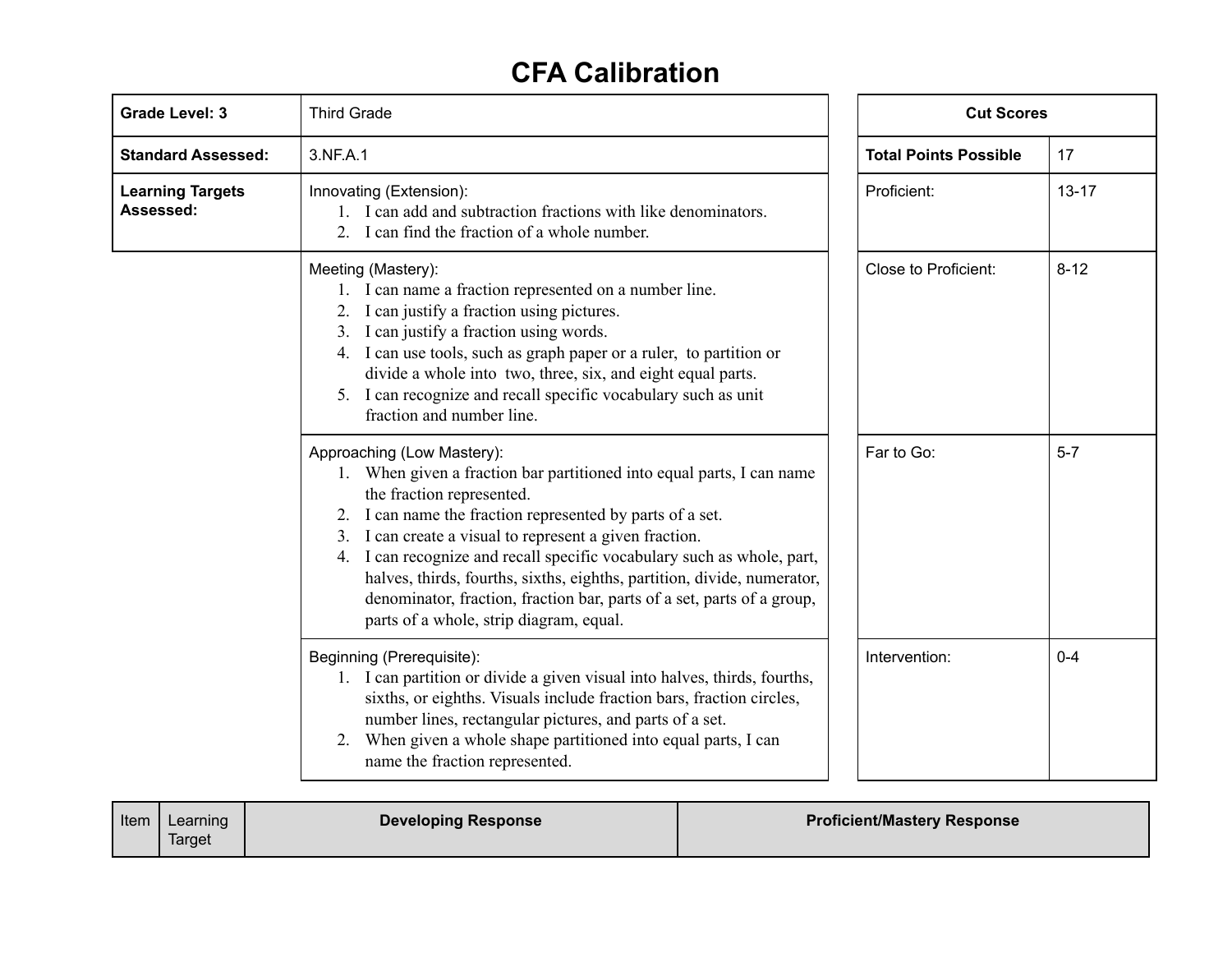|                           |                | Expectation                                                                                                                                                                                                            | <b>Point Value</b> | Expectation                                                                                                                                                                                                     | <b>Point Value</b> |
|---------------------------|----------------|------------------------------------------------------------------------------------------------------------------------------------------------------------------------------------------------------------------------|--------------------|-----------------------------------------------------------------------------------------------------------------------------------------------------------------------------------------------------------------|--------------------|
| 1                         | <b>B1</b>      |                                                                                                                                                                                                                        | $\mathbf{0}$       | Student will divide into 4 similarly<br>$\bullet$<br>equal parts.                                                                                                                                               | 1                  |
| $\overline{2}$            | <b>B1</b>      |                                                                                                                                                                                                                        | $\mathbf 0$        | Student will divide into 3 similarly<br>$\bullet$<br>equal parts.                                                                                                                                               | 1                  |
| $\ensuremath{\mathsf{3}}$ | <b>B2</b>      |                                                                                                                                                                                                                        | $\mathbf 0$        | Student will write the fraction 2/6 or 1/3<br>$\bullet$                                                                                                                                                         | $\mathbf 1$        |
| 4                         | A <sub>1</sub> |                                                                                                                                                                                                                        | $\mathbf{0}$       | Student will correctly match all three<br>$\bullet$<br>number lines with the correct word.                                                                                                                      | 1                  |
| 5                         | A2             |                                                                                                                                                                                                                        | $\mathbf 0$        | Student will write the fraction 6/8 or 3/4<br>$\bullet$                                                                                                                                                         | 1                  |
| 6                         | M1             |                                                                                                                                                                                                                        | $\mathbf{0}$       | Student will write the fraction 2/3<br>$\bullet$                                                                                                                                                                | 1                  |
| 7                         | <b>B1, A3</b>  | Student will divide into 4 similar<br>$\bullet$<br>equal parts.                                                                                                                                                        | 1                  | Student will divide into 4 similarly<br>$\bullet$<br>equal parts and shade in 1 of the<br>parts.                                                                                                                | $\overline{2}$     |
| 8                         | M4             |                                                                                                                                                                                                                        | $\mathbf{0}$       | Student will divide into 3 parts (at 2<br>$\bullet$<br>and 4) using the ruler as a guide.                                                                                                                       | 1                  |
| 9a                        | M <sub>2</sub> | There are 8 equal pieces AND 3 of<br>$\bullet$<br>them have sprinkles.<br><b>OR</b><br>Identify the fraction 3/8                                                                                                       | 1                  | There are 8 equal pieces AND 3 of<br>$\bullet$<br>them have sprinkles.<br><b>AND</b><br>Identify the fraction 3/8<br>٠                                                                                          | $\overline{2}$     |
| 9 <sub>b</sub>            | M <sub>3</sub> | Identify the fraction %<br>$\bullet$<br><b>OR</b><br>Explain in Words : there were 8 total<br>$\bullet$<br>pieces and 5 of the pieces do not<br>have sprinkles (must explain what<br>the 8 means and what the 5 means) | 1                  | Identify the fraction %<br>٠<br><b>AND</b><br>Explain in Words : there were 8 total<br>$\bullet$<br>pieces and 5 of the pieces do not have<br>sprinkles (must explain what the 8<br>means and what the 5 means) | $\overline{2}$     |
| 10                        | E <sub>1</sub> |                                                                                                                                                                                                                        |                    | 6/8 or 6/8=3/4                                                                                                                                                                                                  | 1                  |
| 11                        | E1             |                                                                                                                                                                                                                        |                    | 3/6 or 3/6=1/2<br>$\bullet$                                                                                                                                                                                     | $\mathbf{1}$       |
| 12                        | E <sub>2</sub> | Writes 3 on the line<br><b>OR</b><br>Explains in pictures, words, or                                                                                                                                                   | $\mathbf 1$        | Writes 3 on the line<br><b>AND</b><br>Explains in pictures, words, or                                                                                                                                           | $\overline{2}$     |